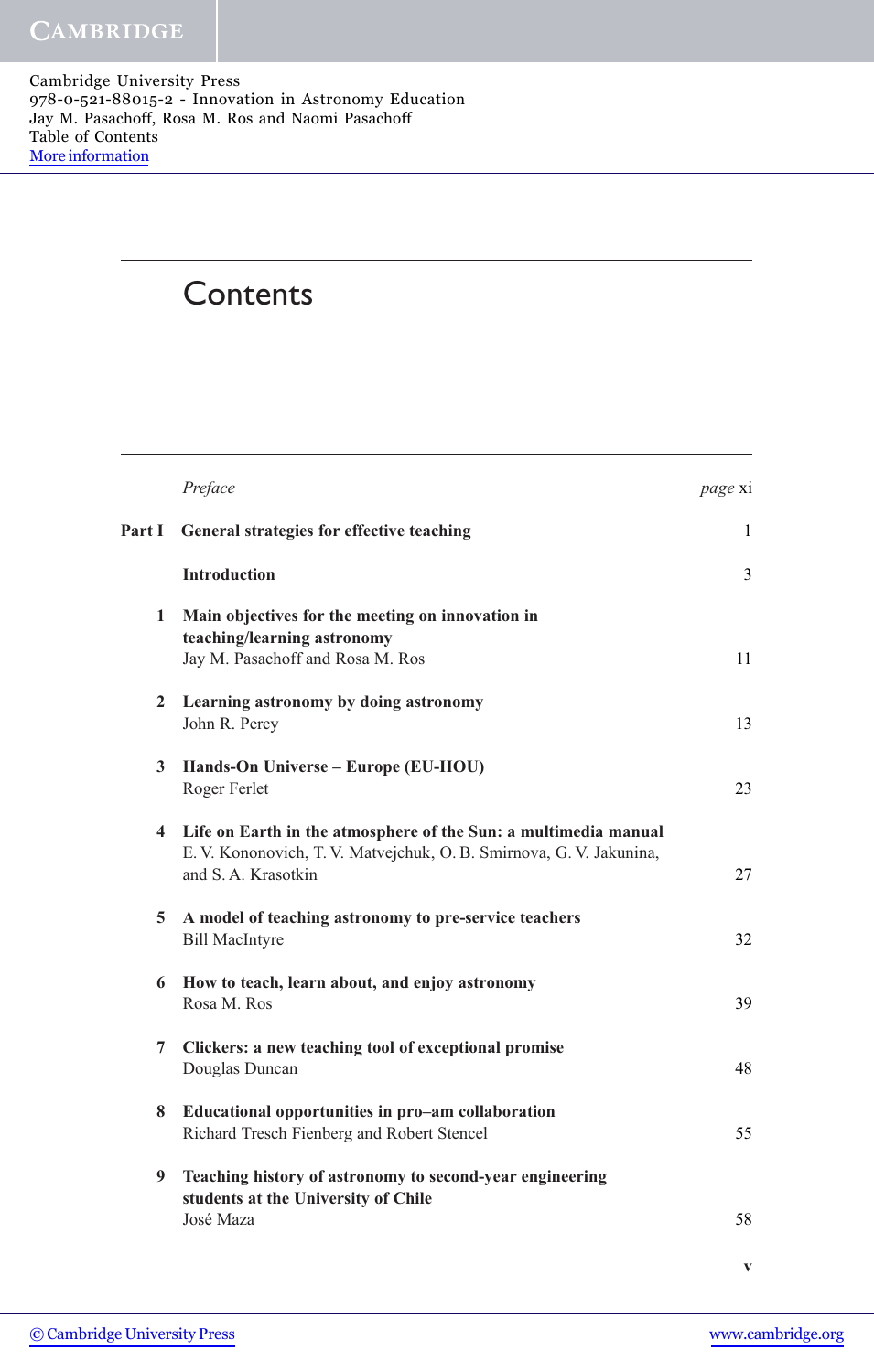| vi | <b>Contents</b>                                                                                                                                         |     |
|----|---------------------------------------------------------------------------------------------------------------------------------------------------------|-----|
| 10 | Teaching the evolution of stellar and Milky Way concepts through<br>the ages: a tool for the construction of a scientific culture using<br>astrophysics |     |
|    | G. Theureau and L. Klein                                                                                                                                | 62  |
| 11 | International Astronomical Union – education programs<br>Jay M. Pasachoff                                                                               | 70  |
| 12 | <b>Astronomy in culture</b><br>Magda Stavinschi                                                                                                         | 75  |
| 13 | Light pollution: a tool for astronomy education<br>Margarita Metaxa                                                                                     | 85  |
| 14 | Worldwide distance-learning university astronomy<br>Stewart Eyres, Barbara Hassall, and Ian Butchart                                                    | 91  |
| 15 | <b>Edible astronomy demonstrations</b><br>Donald Lubowich                                                                                               | 98  |
|    | 16 Amateur astronomers as public outreach partners<br>Michael A. Bennett                                                                                | 106 |
| 17 | Does the Sun rotate around Earth or does Earth rotate around                                                                                            |     |
|    | the Sun? An important aspect of science education<br>Syuzo Isobe                                                                                        | 110 |
| 18 | Using sounds and sonifications for astronomy outreach                                                                                                   |     |
|    | Fernando J. Ballesteros and Bartolo Luque                                                                                                               | 113 |
| 19 | Teaching astronomy and the crisis in science education                                                                                                  |     |
|    | Nick Lomb and Toner Stevenson                                                                                                                           | 116 |
| 20 | Astronomy for all as part of a general education                                                                                                        |     |
|    | J. E. F. Baruch, D. G. Hedges, J. Machell, K. Norris,<br>and C. J. Tallon                                                                               | 122 |
| 21 | Cosmic deuterium and social networking software                                                                                                         |     |
|    | Jay M. Pasachoff, Terry-Ann K. Suer, Donald A. Lubowich,<br>and Tom Glaisyer                                                                            | 128 |
|    |                                                                                                                                                         |     |
|    | <b>Poster highlights</b>                                                                                                                                | 132 |
|    | <b>Astronomy in the laboratory</b><br>Bunji Suzuki                                                                                                      | 132 |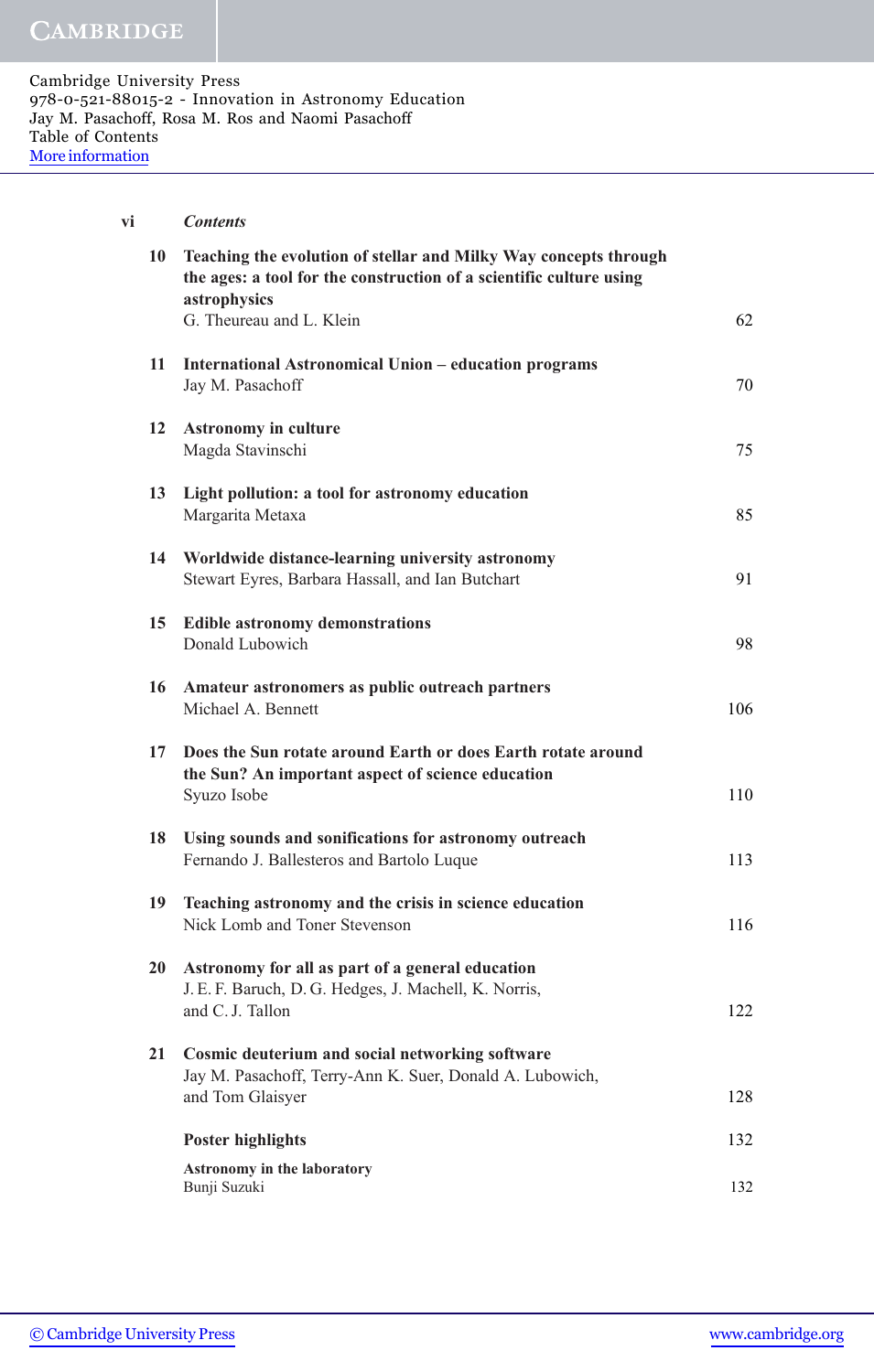|         | <b>Contents</b>                                                                                                                                                                                       | vii |
|---------|-------------------------------------------------------------------------------------------------------------------------------------------------------------------------------------------------------|-----|
|         | Crayon-colored planets: using children's drawings as guides for improving<br>astronomy teaching<br>Ana Beatriz de Mello, D. N. Epitácio Pereira, E. A. M. Gonzalez,<br>R. V. Nader, and B. C. G. Lima | 134 |
|         | Challenges of astronomy: classification of eclipses<br>S. Vidojevic and S. Segan                                                                                                                      | 135 |
|         | Malargüe light pollution: a study carried out by measuring real cases<br>B. García, A. Risi, M. Santander, A. Cicero, A. Pattini, M. A. Cantón,<br>L. Córica, C. Martínez, M. Endrizzi, and L. Ferrón | 135 |
|         | Simple, joyful, instructive: ignite the joy for astronomy<br>Yasuharu Hanaoka and Shinpei Shibata                                                                                                     | 138 |
|         | Successive innovative methods in introducing astronomy courses<br>Tapan K. Chatterjee                                                                                                                 | 139 |
|         | The 2005 annular eclipse: a classroom activity at EPLA<br>Herminia Filgaira-Alcalá                                                                                                                    | 139 |
|         | The Armagh Observatory Human Orrery<br>M. E. Bailey, D. J. Asher, and A. A. Christou                                                                                                                  | 140 |
|         | What mathematics is hidden behind the astronomical clock of Prague?<br>Michal Krizek, Alena Solcová, and Lawrence Somer                                                                               | 142 |
|         | Solar System - Practical Exercises and Astronomy - Practical Works<br>for secondary scholars<br>Aleksandar S. Tomic                                                                                   | 143 |
|         | Astronomy in the training of teachers and the role of practical<br>rationality in sky observation<br>Paulo S. Bretones and M. Compiani                                                                | 143 |
| Part II | Connecting astronomy with the public                                                                                                                                                                  | 145 |
|         | <b>Introduction</b>                                                                                                                                                                                   | 147 |
| 22      | The IAU Working Group on communicating astronomy with<br>the public: status report                                                                                                                    |     |
|         | Dennis R. Crabtree, Lars Lindberg Christensen, and Ian Robson                                                                                                                                         | 151 |
| 23      | Astronomy outreach: informal education<br>Julieta Fierro                                                                                                                                              | 156 |
| 24      | Integrating audio and video podcasting into existing<br>E/PO programs                                                                                                                                 |     |
|         | Aaron Price                                                                                                                                                                                           | 160 |
| 25      | The IAU's communication strategy, hands-on science<br>communication, and the communication of the planet definition<br>discussion                                                                     |     |
|         | Lars Lindberg Christensen                                                                                                                                                                             | 163 |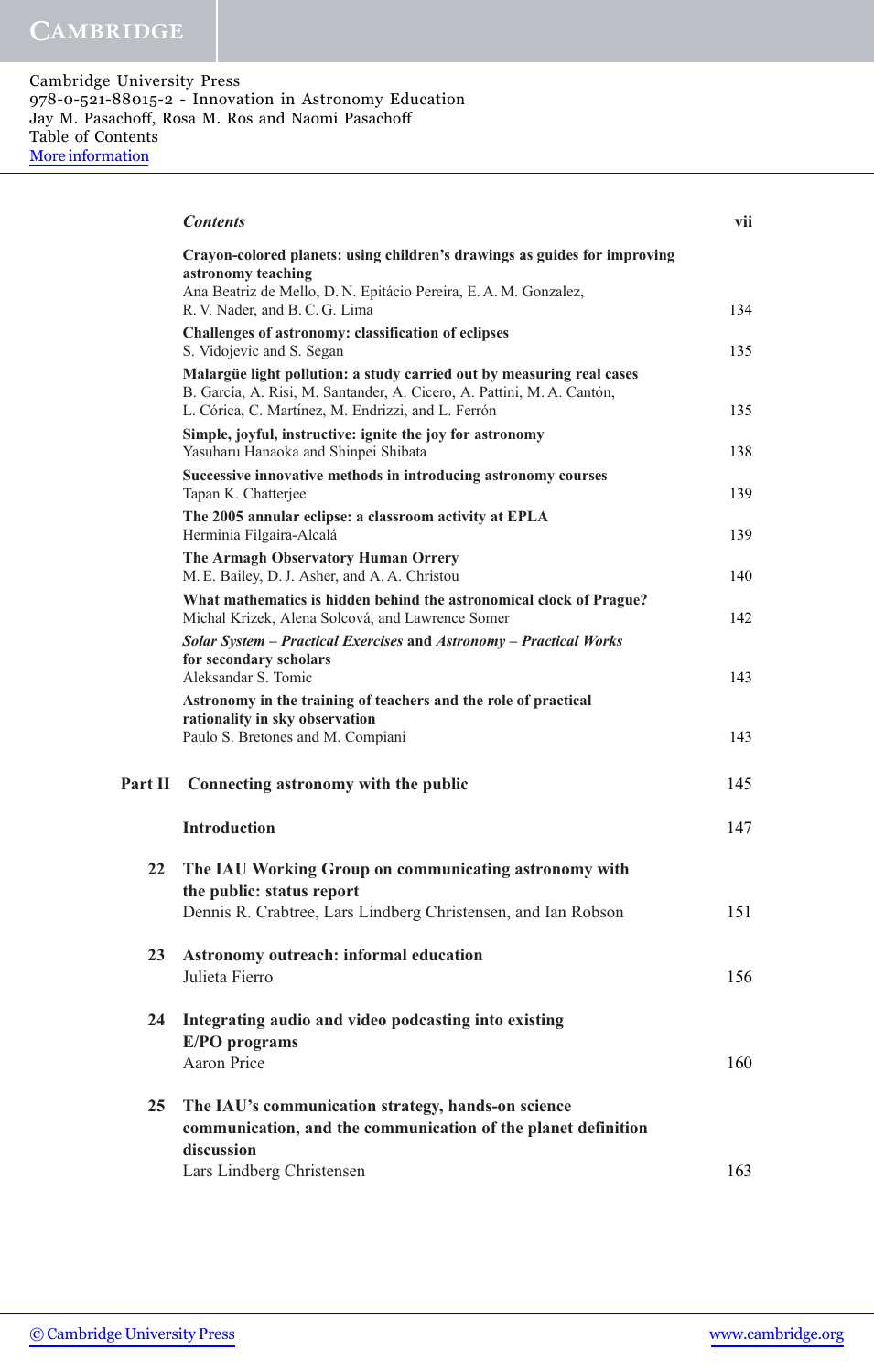| viii     | <b>Contents</b>                                                                                                                                        |     |
|----------|--------------------------------------------------------------------------------------------------------------------------------------------------------|-----|
| 26       | Getting a word in edgeways: the survival of discourse in<br>audiovisual astronomy                                                                      |     |
|          | T.J. Mahoney                                                                                                                                           | 177 |
| 27       | A critical evaluation of the new Hall of Astronomy of the<br><b>University of Mexico Science Museum</b><br>Silvia Torres-Peimbert and Consuelo Doddoli | 183 |
| 28       | Revitalizing astronomy teaching through research on student<br>understanding                                                                           |     |
|          | Timothy F. Slater                                                                                                                                      | 189 |
| 29       | The TENPLA project (1): popularization of astronomy under<br>cooperation between students and educators in Japan                                       |     |
|          | M. Hiramatsu, K. Kamegai, N. Takanashi, and K. Tsukada                                                                                                 | 198 |
| 30       | The TENPLA project (2): activities for the popularization                                                                                              |     |
|          | of astronomy<br>K. Kamegai, M. Hiramatsu, N. Takanashi, and K. Tsukada                                                                                 | 199 |
|          | <b>Poster highlights</b>                                                                                                                               | 203 |
|          | An astronomer in the classroom: Observatoire de Paris's<br>partnership between teachers and astronomers<br>Alain Doressoundiram and Caroline Barban    | 203 |
|          | Astronomy and space sciences in Portugal: communication<br>and education<br>Pedro Russo and Mariana Barrosa                                            | 204 |
|          | Gemini Observatory outreach                                                                                                                            |     |
|          | Maria Antonieta Garcia                                                                                                                                 | 204 |
| Part III | Effective use of instruction and information technology                                                                                                | 207 |
|          | <b>Introduction</b>                                                                                                                                    | 209 |
| 31       | ESO's astronomy education program<br>Douglas Pierce-Price, Claus Madsen, Henri Boffin, and Gonzalo Argandoña                                           | 212 |
| 32       | US student astronomy research and remote observing projects<br>Mary Ann Kadooka, James Bedient, Sophia Hu, Rosa Hemphill,<br>and Karen J. Meech        | 218 |
| 33       | A global network of autonomous observatories dedicated to<br>student research                                                                          |     |
|          | Richard Gelderman                                                                                                                                      | 226 |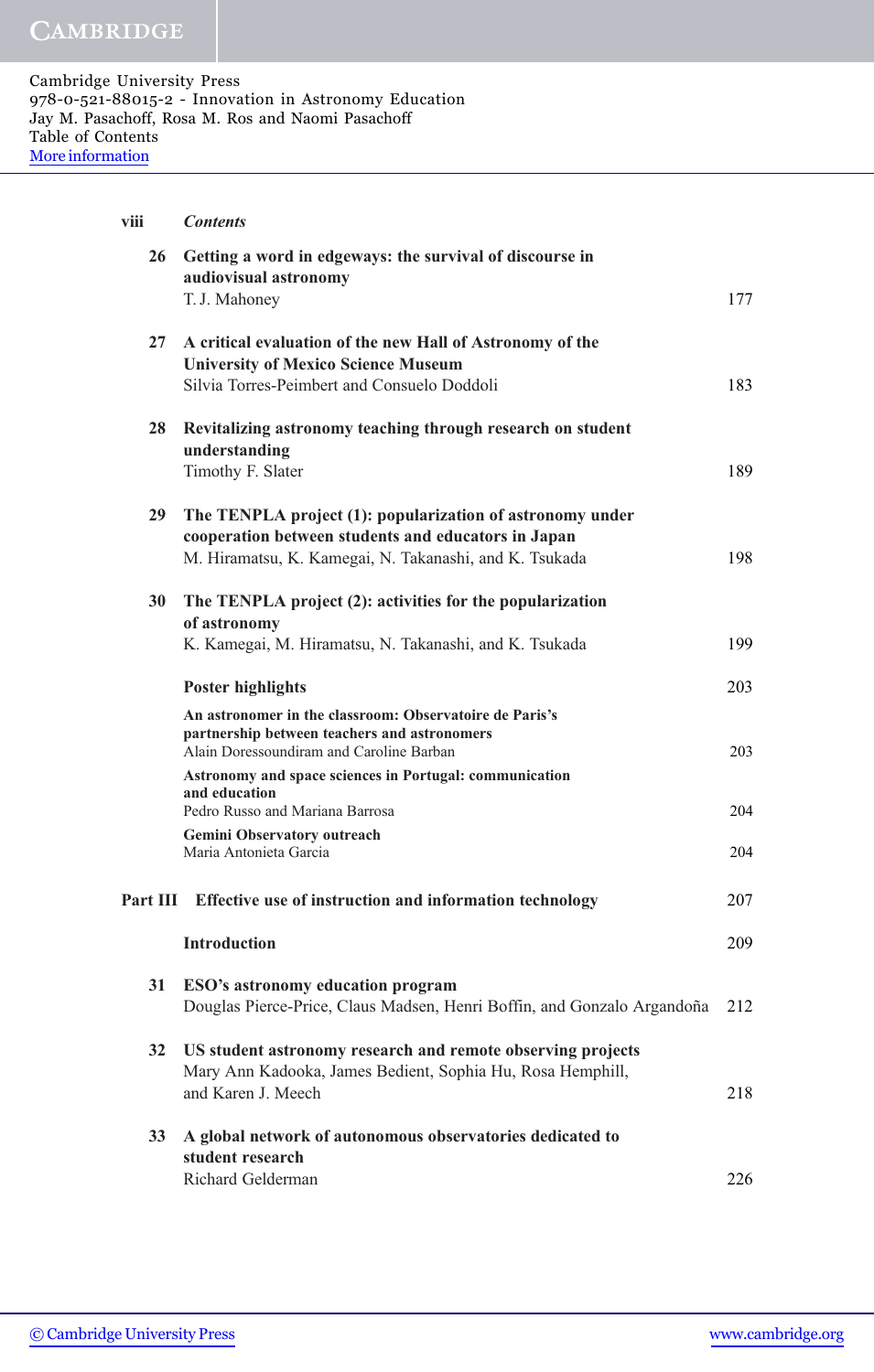|                | <b>Contents</b>                                                                                                                                                   | ix  |
|----------------|-------------------------------------------------------------------------------------------------------------------------------------------------------------------|-----|
| 34             | Remote telescopes in education: report of an Australian study<br>David H. McKinnon and Lena Danaia                                                                | 233 |
| 35             | Visualizing large astronomical data holdings<br>C. Christian, A. Conti, and N. Gaffney                                                                            | 243 |
|                |                                                                                                                                                                   |     |
|                | <b>Poster highlights</b>                                                                                                                                          | 245 |
|                | An educational CD-Rom based on the making of the Second Guide Star Catalogue<br>R. L. Smart, G. Bernardi, and A. Vecchiato                                        | 245 |
|                | Astronomia.pl portal as a partner for projects aimed at students<br>or the public                                                                                 |     |
|                | Krzysztof Czart and Jan Pomierny<br>Development of a remote cooperative observation system for telescopes with                                                    | 245 |
|                | P2P agent network by using location information<br>Takuya Okamoto, Seiichi X. Kato, Yuji Konishi, and Masato Soga                                                 | 247 |
|                | Image processing for educators in Global Hands-On Universe<br>James P. Miller, C. R. Pennypacker, and G. L. White                                                 | 248 |
|                | The Pomona College undergraduate 1-meter telescope,<br>astronomy laboratory, and remote observing program<br>B. E. Penprase                                       | 250 |
| <b>Part IV</b> | Practical issues connected with the implementation<br>of the 2003 IAU resolution on the Value of Astronomy Education,<br>passed by the IAU General Assembly, 2003 | 251 |
|                | <b>Introduction</b>                                                                                                                                               | 253 |
| 36             | <b>Stellar evolution for students of Moscow University</b><br>E. V. Kononovich and I. V. Mironova                                                                 | 258 |
| 37             | Astronomy for everybody: an approach from the<br><b>CASAO/NAUH view</b>                                                                                           |     |
|                | María Cristina Pineda de Carías                                                                                                                                   | 262 |
| 38             | Toward a new program in astronomy education in secondary<br>schools in Turkey                                                                                     |     |
|                | Z. Aslan and Z. Tunca                                                                                                                                             | 272 |
| 39             | Universe awareness for young children: some educational                                                                                                           |     |
|                | aspects and a pilot project<br>Cecilia Scorza, George Miley, Carolina Ödman, and Claus Madsen                                                                     | 276 |
| 40             | <b>Education in Egypt and Egyptian response to eclipses</b><br>Ahmed A. Hady                                                                                      | 281 |